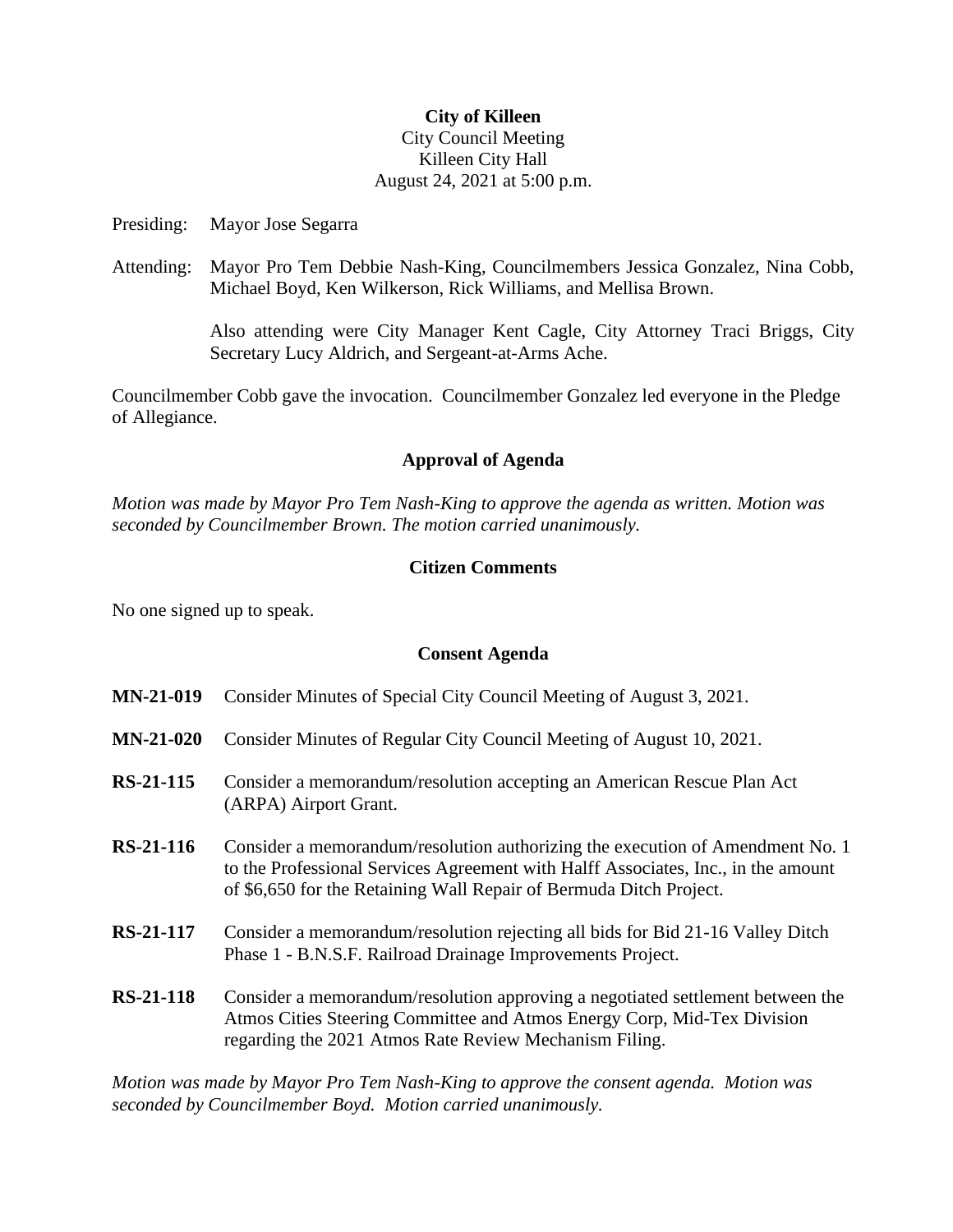Regular City Council Meeting August 24, 2021 – Page 2

#### **Resolutions**

**RS-21-119** Consider a memorandum/resolution consenting to the continuation of the Declaration of Local State of Disaster for a Public Health Emergency.

> **Staff Comments:** Peter Perez, Emergency Management Coordinator During July 2021, active COVID-19 cases and local hospitalization rates have risen significantly. On August 5, 2021, Bell County Public Health District raised the County COVID-19 threat level to Level 1: Severe Uncontrolled Community Transmission. In order to ensure that the City is able to request needed resources from the State of Texas and coordinate local response, Mayor Segarra issued a Declaration of Local State of Disaster for a Public Health Emergency. The Stafford Act requires local jurisdictions to issue a disaster declaration in order to request resources outside of its jurisdiction and only allows emergency costs to be submitted for reimbursement that have occurred while under a disaster declaration. City staff recommends that Mayor Segarra's declaration be extended indefinitely until terminated by the Mayor.

*Motion was made by Councilmember Wilkerson to approve RS-21-119. Motion was seconded by Councilmember Williams. Motion carried unanimously.*

#### **Public Hearings**

**PH-21-030 HOLD** a public hearing and consider an ordinance granting Atmos Energy a .202 acre temporary construction easement to be located on Lot 16, Block 1, Hunter's Chase Subdivision (Hunt Neighborhood Park), Killeen, Texas. (3rd of 3 readings)

> The City Secretary read the caption of the ordinance. AN ORDINANCE GRANTING EASEMENTS TO ATMOS ENERGY CORPORATION FOR APPROXIMATELY .202 ACRE OUT OF LOT 16, BLOCK 1, HUNTER'S CHASE SUBDIVISION; PROVIDING A SAVINGS CLAUSE; PROVIDING FOR THE REPEAL OF CONFLICTING PROVISIONS; PROVIDING FOR AN EFFECTIVE DATE.

**Staff Comments:** Tony McIlwain, Executive Director of Development Services This agenda item was presented in detail and the first of three public hearings was held during the July 13, 2021 City Council meeting. The second of the three public hearings was held on July 27, 2021. Mr. McIlwain was available to provide additional information and answer questions. City staff recommends that the final public hearing be held, and that City Council approve the ordinance granting Atmos Energy's request for an easement.

Mayor Segarra opened the public hearing.

With no one appearing, the public hearing was closed.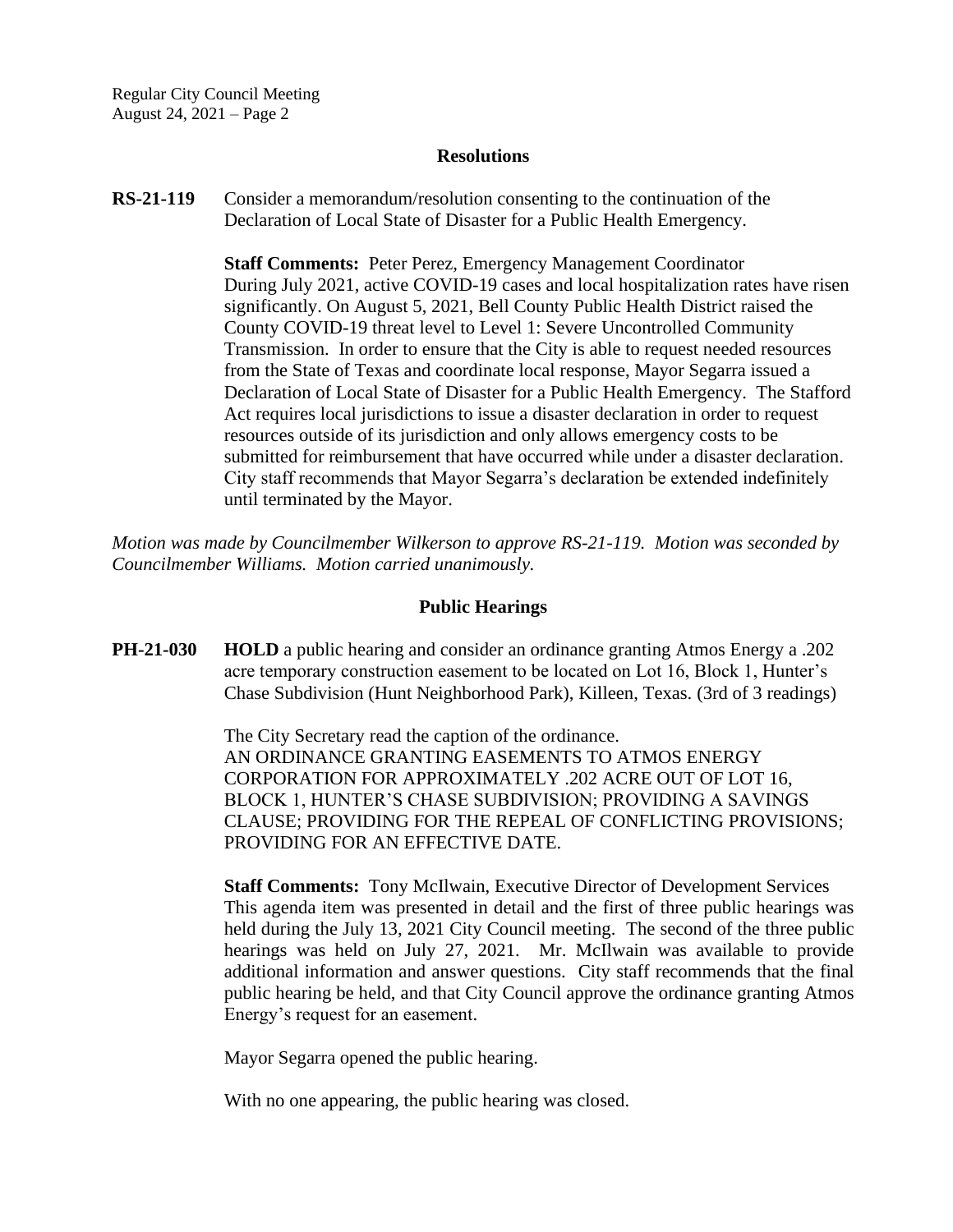Atmos Energy representatives, Steven Beard and Tiffany Dygert, appeared before City Council to provide additional information and answer questions.

*Motion was made by Councilmember Williams to approve PH-21-030. Motion was seconded by Councilmember Wilkerson. Motion carried unanimously.*

**PH-21-043** HOLD a public hearing and consider an ordinance granting easements to Atmos Energy for approximately 0.221 acre consisting of a surface site easement, temporary workspace easement and access easement to be located at the terminus of Persimmon Drive, adjacent to 3008 Persimmon Drive, Killeen TX. (2nd of 3 readings)

> The City Secretary read the caption of the ordinance. AN ORDINANCE GRANTING EASEMENTS TO ATMOS ENERGY CORPORATION FOR APPROXIMATELY .221 ACRE CONSISTING OF A SURFACE SITE EASEMENT, TEMPORARY WORKSPACE EASEMENT, AND ACCESS EASEMENT LOCATED AT THE TERMINUS OF PERSIMMON DRIVE, ADJACENT TO 3008 PERSIMMON DRIVE; PROVIDING A SAVINGS CLAUSE; PROVIDING FOR THE REPEAL OF CONFLICTING PROVISIONS; PROVIDING FOR AN EFFECTIVE DATE.

> **Staff Comments:** Tony McIlwain, Executive Director of Development Services Atmos Energy Corporation is requesting a 0.221 acre area in conjunction with a pipeline replacement. The surface site easement and access easement are permanent easements and Atmos Energy has submitted an initial offer of \$2,500 as compensation for the acreage within the site and any applicable damage to the remainder of the property. The temporary workspace easement shall automatically terminate on the date on which initial construction of the easement facilities has been completed and placed into service. The first of three public hearings was held during the August 10, 2021 City Council meeting. City staff recommends that the second of three public hearings be held with the third and final hearing scheduled for September 14th.

> Atmos Energy representatives, Steven Beard and Tiffany Dygert, appeared before City Council to provide additional information and answer questions.

Mayor Segarra opened the public hearing.

With no one appearing, the public hearing was closed.

**PH-21-044 HOLD** a public hearing and consider an ordinance requested by Joshua Welch on behalf of EAS Investments **(Case #FLUM21-05)** to amend the Comprehensive Plan's Future Land Use Map (FLUM) for approximately 72.359 acres out of the V. L. Evans Survey, Abstract 288, from a 'Suburban Residential' (SR) designation to a 'General Residential' (GR) designation. The property is generally located on the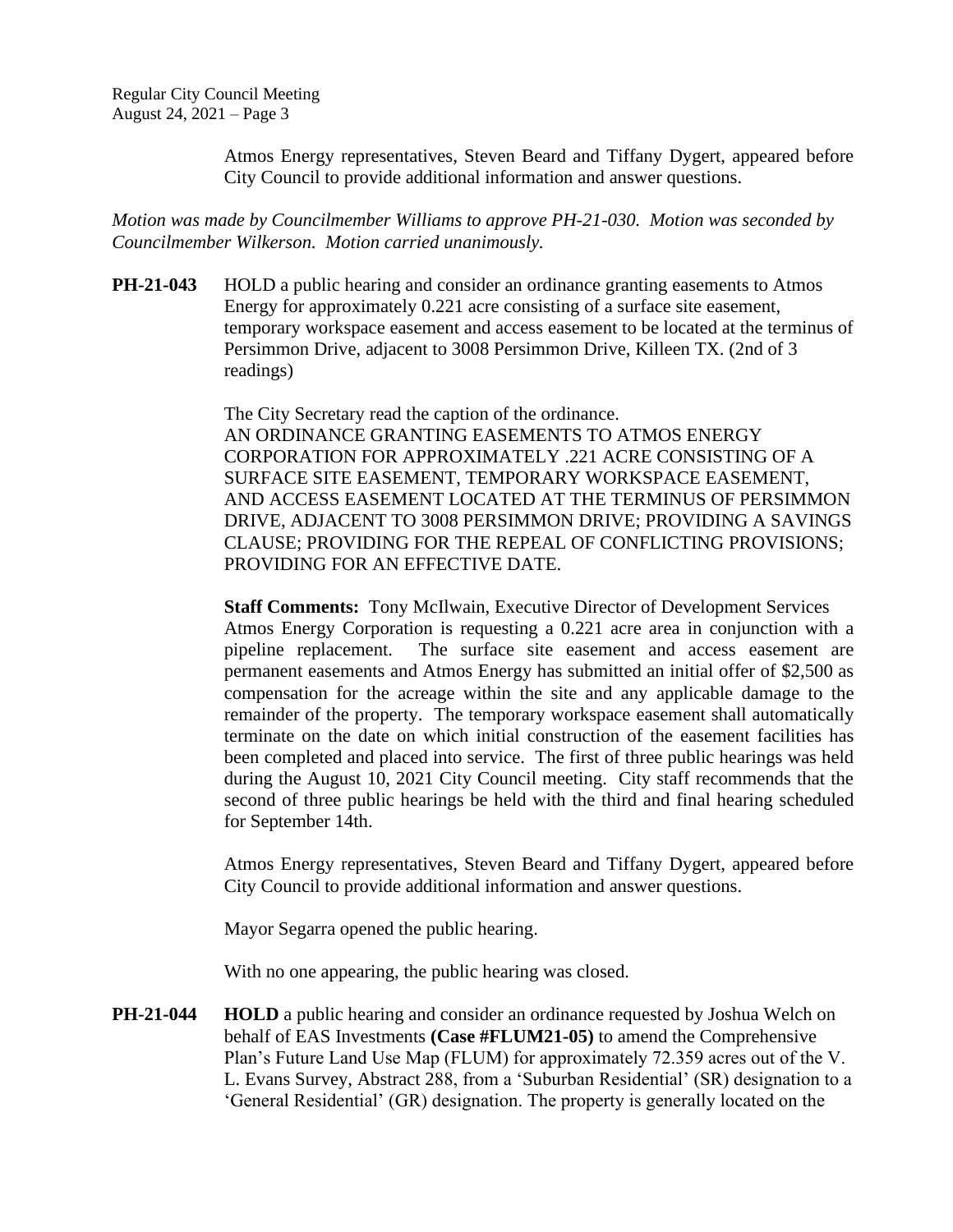south side of East Rancier Avenue, east of the terminus of Sally Ride Lane, Killeen, Texas.

The City Secretary read the caption of the ordinance. AN ORDINANCE AMENDING THE COMPREHENSIVE PLAN'S FUTURE LAND USE MAP TO CHANGE APPROXIMATELY 72.359 ACRES OUT OF THE V. L. EVANS SURVEY, ABSTRACT 288, FROM A 'SUBURBAN RESIDENTIAL' (SR) DESIGNATION TO A 'GENERAL RESIDENTIAL' (GR) DESIGNATION; PROVIDING A SEVERABILITY CLAUSE; PROVIDING FOR A SAVINGS CLAUSE; PROVIDING FOR PUBLICATION AND AN EFFECTIVE DATE.

**Staff Comments:** Tony McIlwain, Executive Director of Development Services. The subject property is designated as Suburban Residential on the Future Land Use Map of the Comprehensive Plan. Staff mailed courtesy notices to seventy-eight (78) surrounding property owners regarding this request. Staff finds that the request to amend the FLUM from 'Suburban Residential' (SR) to 'General Residential' (GR) is appropriate at this location. The Planning & Zoning Commission recommended approval by a vote of 5 to 0.

Mayor Segarra invited the applicant to speak.

The applicant, Mr. Josh Welch, appeared before city council to provide additional information and answer questions.

Mayor Segarra opened the public hearing.

With no one appearing, the public hearing was closed.

*Motion was made by Councilmember Wilkerson to approve PH-21-044. Motion was seconded by Mayor Pro Tem Nash-King. Motion carried unanimously.*

**PH-21-045 HOLD** a public hearing and consider an ordinance requested by Joshua Welch on behalf of EAS Investments **(Case #Z21-24)** to rezone approximately 92.435 acres out of the V. L. Evans Survey, Abstract 288, from "R-1" (Single-Family Residential District), "R-2" (Two-Family Residential District), "R-3" (Multi-Family Residential District), and "B-5" (Business District) to "R-2" (Two-Family Residential District), "SF-2" (Single-Family Residential District), and "B-5" (Business District). The property is generally located on the south side of East Rancier Avenue, east of the terminus of Sally Ride Lane, Killeen, Texas.

> The City Secretary read the caption of the ordinance. AN ORDINANCE AMENDING THE ZONING ORDINANCE OF THE CITY OF KILLEEN BY CHANGING THE ZONING OF APPROXIMATELY 92.435 ACRES OUT OF THE V. L. EVANS SURVEY, ABSTRACT 288, FROM "R-1" (SINGLE-FAMILY RESIDENTIAL DISTRICT), "R-2" (TWO-FAMILY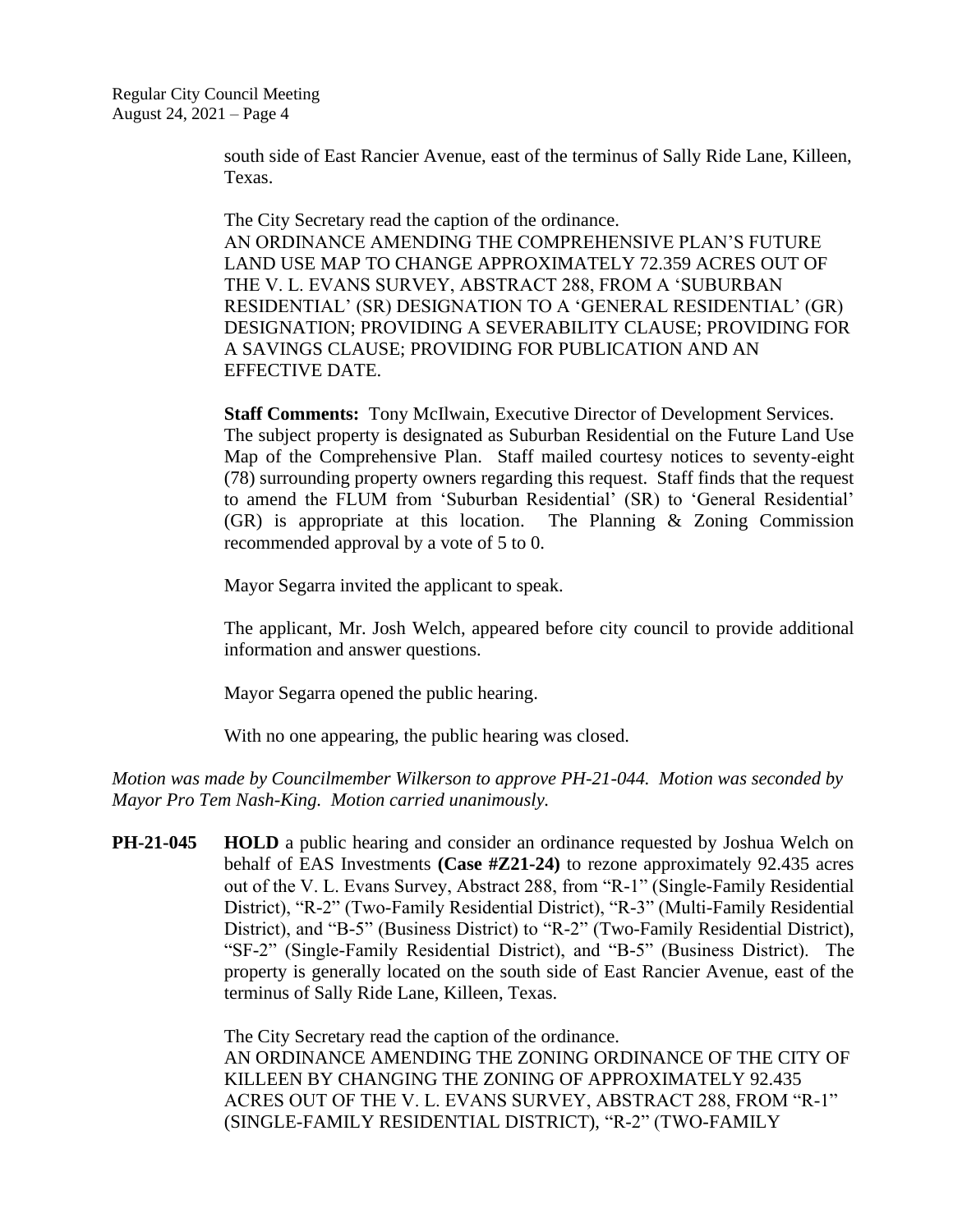RESIDENTIAL DISTRICT), "R-3" (MULTI-FAMILY RESIDENTIAL DISTRICT), AND "B-5" (BUSINESS DISTRICT) TO "R-2" (TWO-FAMILY RESIDENTIAL DISTRICT), "SF-2" (SINGLE-FAMILY RESIDENTIAL DISTRICT), AND "B-5" (BUSINESS DISTRICT); PROVIDING A SAVINGS CLAUSE; PROVIDING FOR THE REPEAL OF CONFLICTING PROVISIONS; PROVIDING FOR AN EFFECTIVE DATE.

**Staff Comments:** Tony McIlwain, Executive Director of Development Services. This property is designated as 'Suburban Residential' (SR) on the Future Land Use Map (FLUM) of the Comprehensive Plan. This request is not consistent with the Future Land Use Map (FLUM) of the Comprehensive but a concurrent FLUM amendment has been submitted. Staff notified seventy-seven (77) surrounding property owners within 400' of the property. Staff has received two (2) written responses in support of this request. Staff recommends approval of the applicant's zoning request. The Planning & Zoning Commission recommended approval by a vote of 5 to 0.

Mayor Segarra invited the applicant to speak.

The applicant, Mr. Josh Welch, appeared before city council to provide additional information and answer questions.

Mayor Segarra opened the public hearing.

With no one appearing, the public hearing was closed.

*Motion was made by Councilmember Wilkerson to approve PH-21-045. Motion was seconded by Councilmember Williams. Motion carried unanimously.*

**PH-21-046 HOLD** a public hearing and consider an ordinance requested by Ian Paulin on behalf of Killeen Square Inc. **(Case #Z21-25)** to rezone approximately 0.065 acre out of Lot 12, Block 1, of the Killeen Mall Subdivision Replat, from "RC-1" (Restaurant and Alcohol Sales District) to "B-C-1" (General Business and Alcohol Sales District). The property is locally addressed as 2301 East Central Texas Expressway, Suite 105, Killeen, Texas.

> The City Secretary read the caption of the ordinance. AN ORDINANCE AMENDING THE ZONING ORDINANCE OF THE CITY OF KILLEEN BY CHANGING THE ZONING OF APPROXIMATELY 0.065 ACRE OUT OF LOT 12, BLOCK 1, OF THE KILLEEN MALL SUBDIVISION REPLAT, FROM "RC-1" (RESTAURANT AND ALCOHOL SALES DISTRICT) TO "B-C-1" (GENERAL BUSINESS AND ALCOHOL SALES DISTRICT); PROVIDING A SAVINGS CLAUSE; PROVIDING FOR THE REPEAL OF CONFLICTING PROVISIONS; PROVIDING FOR AN EFFECTIVE DATE.

**Staff Comments:** Tony McIlwain, Executive Director of Development Services.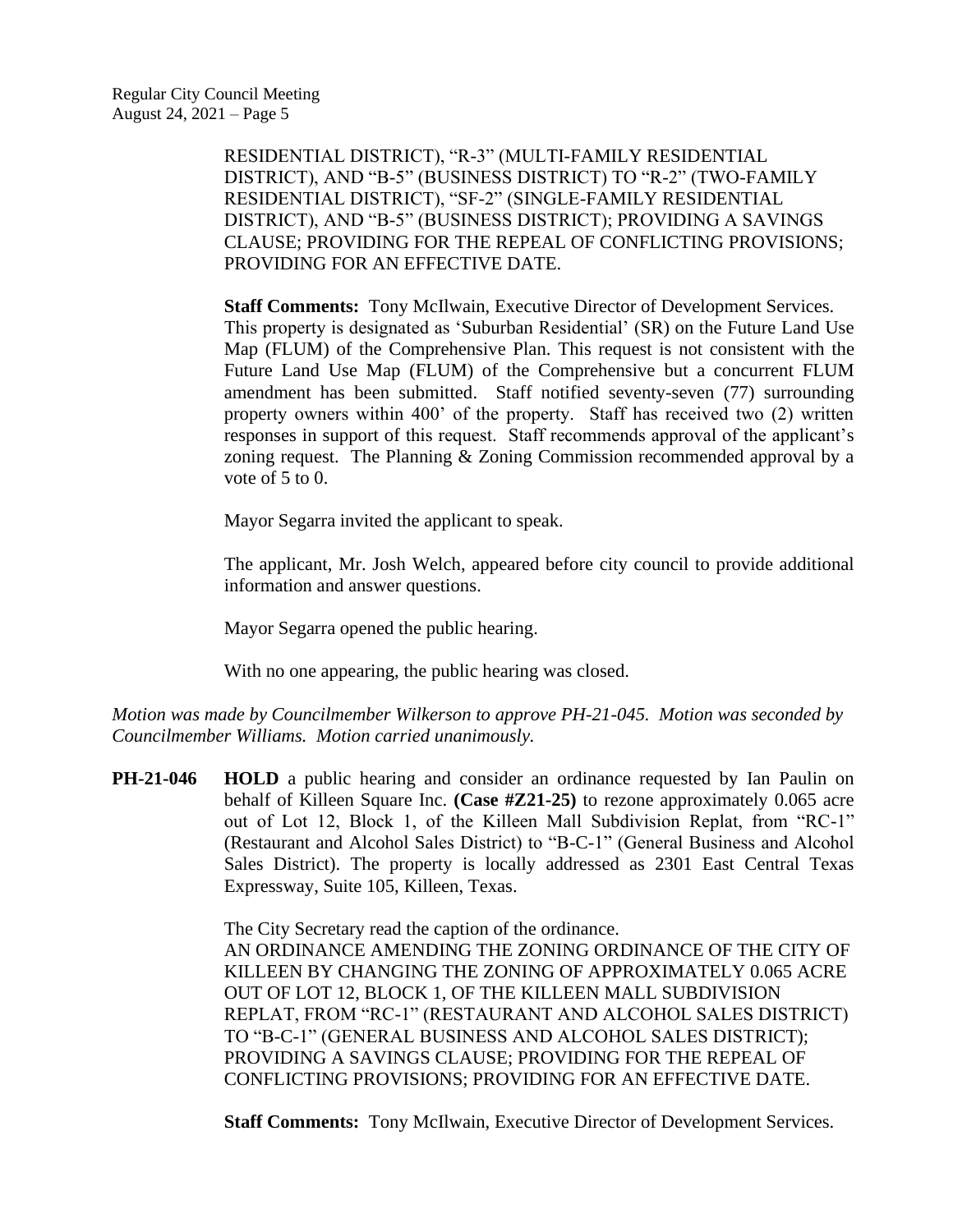The requested "B-C-1" (General Business and Alcohol Sales District) zoning allows for the on-premise consumption of alcohol in accordance with TABC rules and regulations. This request is consistent with the Future Land Use Map (FLUM) of the Comprehensive Plan. Staff notified seven (7) surrounding property owners within 400' of the property. Staff has not received any responses regarding this request. Staff recommends approval of the applicant's zoning request. The Planning & Zoning Commission recommended approval by a vote of 5 to 0.

Mayor Segarra invited the applicant to speak.

The applicant, Mr. Ian Paulin, appeared before city council to provide additional information and answer questions.

Mayor Segarra opened the public hearing.

With no one appearing, the public hearing was closed.

*Motion was made by Councilmember Wilkerson to approve PH-21-046. Motion was seconded by Councilmember Brown. Motion carried unanimously.*

**PH-21-047 HOLD** a public hearing and consider an ordinance approving a written service agreement and the annexation of approximately 7.40 acres of land out of the W.L. Harris Survey, Abstract No. 1155, lying contiguous to the existing city limits, being located south of West Stan Schlueter Loop and east of the Eagle Valley Subdivision, Killeen, Texas.

> The City Secretary read the caption of the ordinance. AN ORDINANCE OF THE CITY OF KILLEEN EXTENDING THE CORPORATE LIMITS OF THE CITY OF KILLEEN, BELL COUNTY, TEXAS, TO INCLUDE LAND LYING ADJACENT TO THE PRESENT CITY LIMITS, BEING APPROXIMATELY 7.40 ACRES OF LAND OUT OF THE W.L. HARRIS SURVEY, ABSTRACT NO. 1155; DECLARING SAID LAND TO BE A PART OF SAID CITY; DECLARING SAID LAND AND ITS INHABITANTS AND ANY FUTURE INHABITANTS OF SAID LAND TO BE ENTITLED TO ALL THE RIGHTS AND PRIVILEGES OF OTHER LANDS AND CITIZENS OF THE CITY AND TO BE BOUND BY THE ACTS AND ORDINANCES OF THE CITY; PROVIDING FOR WAIVER OF CERTAIN FEES DURING THE FIRST YEAR OF INCORPORATION; EXTENDING DISTRICT BOUNDARIES; PROVIDING FOR A SEVERABILITY CLAUSE; PROVIDING FOR THE REPEAL OF CONFLICTING PROVISIONS; PROVIDING A SAVINGS CLAUSE; PROVIDING FOR PUBLICATION AND EFFECTIVE DATE.

> **Staff Comments:** Tony McIlwain, Executive Director of Development Services. City staff received a petition for voluntary annexation from Quintero Engineering, LLC on behalf of Ms. Terra Campbell for 7.40 acres of land lying contiguous to the existing city limits. On July 20, 2021, the City Council directed the City Manager